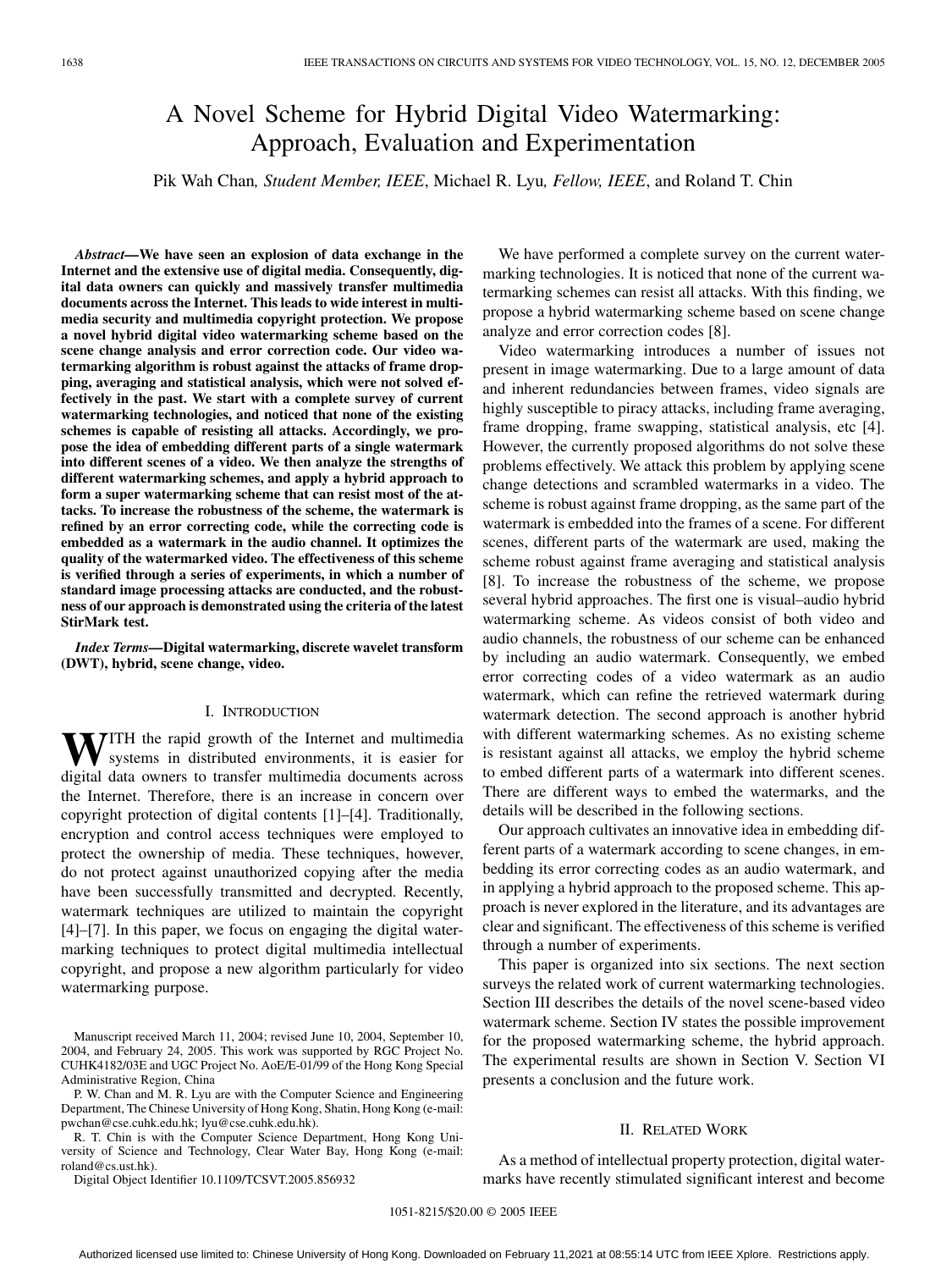TABLE I COMPARISON BETWEEN DIFFERENT WATERMARKING SCHEMES. (A) LSB. (B) THRESHOLD-BASED CORRELATION. (C) M-SEQUENCE/M-FRAME. (D) SPREAD SPECTRUM. (E) MID-BAND DCT. (F) MID-BAND DWT. (G) DFT TEMPLATE MATCHING. (H) RADON TRANSFORM

| Attack Class                  | $_{\rm{LSB}}$  | Threshold - based Correlation | m-sequence $\slash$ m-frame | ${\hbox{\sc Spec}}$ ${\hbox{\sc Spec}}$ |
|-------------------------------|----------------|-------------------------------|-----------------------------|-----------------------------------------|
| JPEG Lossy Compression        | $\Omega$       | 0.75                          | 0.7                         | 0.85                                    |
| <b>PSNR</b>                   | $\Omega$       | 0.82                          | 0.89                        | 0.9                                     |
| Add Noise                     | $\Omega$       | 0.7                           | 0.75                        | 0.89                                    |
| Median Filter                 | $\overline{0}$ | 0.4                           | 0.4                         | 0.35                                    |
| Row / Column Removal          | 0.5            | 0.63                          | 0.7                         | 0.69                                    |
| Cropping                      | 0.62           | 0.65                          | 0.75                        | 0.78                                    |
| Rescale                       | $\Omega$       | 0.5                           | 0.62                        | 0.83                                    |
| Rotation                      | 0              | 0.52                          | 0.61                        | 0.85                                    |
| Affine                        | $\Omega$       | 0.46                          | 0.56                        | 0.76                                    |
| Geometrical Distortions       | $\Omega$       | 0.42                          | 0.5                         | 0.62                                    |
| Shearing                      | $\overline{0}$ | 0.3                           | 0.54                        | 0.85                                    |
|                               |                |                               |                             |                                         |
| Attack Class                  | Mid-band DCT   | Mid-band DWT                  | DFT template Matching       | Radon Transform                         |
| <b>JPEG</b> Lossy Compression | $\mathbf{1}$   | 0.75                          | 0.74                        | 0.83                                    |
| <b>PSNR</b>                   | 0.98           | 1                             | 0.81                        | 0.78                                    |
| Add Noise                     | 0.95           | 0.73                          | 0.86                        | 0.75                                    |
| Median Filter                 | 0.4            | 0.3                           | 0.25                        | 0.3                                     |
| Row / Column Removal          | 0.65           | 0.5                           | 1                           | 0.75                                    |
| Cropping                      | 0.62           | 0.76                          | 0.89                        | 0.85                                    |
| Rescale                       | 0.53           | 0.75                          | 0.78                        | $\mathbf{1}$                            |
| Rotation                      | 0.5            | 0.52                          | 1                           | 0.98                                    |
| Affine                        | 0.35           | 0.45                          | 0.98                        | 0.83                                    |
| Geometrical Distortions       | 0.64           | 0.75                          | $\boldsymbol{0}$            | 0.75                                    |
| Shearing                      | 0.35           | 0.42                          |                             | 0.6                                     |

a very active area of research. A variety of imperceptible watermarking schemes have been proposed over the past few years. In general, watermarking schemes can be roughly divided into two categories: spatial domain watermark, and transformed domain watermark. We have chosen some representative watermarking schemes in each category for implementation and performed experiments to compare their robustness. They are: least significant bit (LSB) based watermarking scheme [[9\]](#page-11-0); threshold-based correlation watermarking scheme [\[10](#page-11-0)]; direct sequence watermark using m-frame [\[11](#page-11-0)]; discrete Fourier transform (DFT) with template matching [\[12](#page-11-0)]; discrete wavelet transform (DWT) based watermarking scheme [\[13](#page-11-0)]; discrete cosine transform (DCT) based watermarking scheme [[14\]](#page-11-0) and spread spectrum [[15\]](#page-11-0) watermarking scheme. To evaluate the algorithms, the StirMark 4.0 benchmark program [[18\]](#page-11-0), [[19\]](#page-11-0) and 30 different images are used. Each attack is considered by itself and it is applicable after watermarking. For each image, we assign a score of 1 if the watermark is correctly decoded in the case. A value of zero is assigned if the watermark is incorrect. The comparison is shown in Table I.

From the result, the frequency domain watermarking schemes are relatively more robust than the spatial domain watermarking schemes, particularly in lossy compression, noise addition, pixel removal, rescaling, rotation and shearing. DCT-based watermarking scheme is the most robust to lossy compression. Moreover, DWT-based watermarking scheme is the most robust to noise addition. DFT-based watermarking scheme with template matching can resist a number of attacks, including pixel removal, rotation and shearing. Radon transformation resists attacks by rescaling and geometric distortion. The weakness of the existing algorithms, however, includes the following. 1) The watermark is not robust to attacks which are specifically targeted at to videos, such as frame dropping, averaging and statistical analysis; 2) The bit rate of the watermark is low. Some algorithms embed only one bit information as the watermark. 3) Existing techniques are not aware of the usefulness of the audio channel in a video. 4) None of the existing watermarking schemes resists to all the attacks. 5) A frequency domain watermark is more robust than a spatial domain watermark. To tackle these problems, in this paper, we propose a novel watermarking scheme based on scene changes with a hybrid approach.

#### III. SCENE-BASED VIDEO WATERMARKING SCHEME

The new watermarking scheme we propose is based on scene changes in [[8\]](#page-11-0). Fig. 1 shows an overview of our watermarking process. In our scheme, a video is taken as the input, and then a watermark is decomposed into different parts which are embedded in corresponding frames of different scenes in the original video.

As applying a fixed image watermark to each frame in the video leads to the problem of maintaining statistical and perceptual invisibility [\[20](#page-11-0)], our scheme employs independent watermarks for successive but different scenes. However, applying independent watermarks to each frame also presents a problem if regions in each video frame remain little or no motion frame after frame. These motionless regions may be statistically compared or averaged to remove the independent watermarks [[16\]](#page-11-0),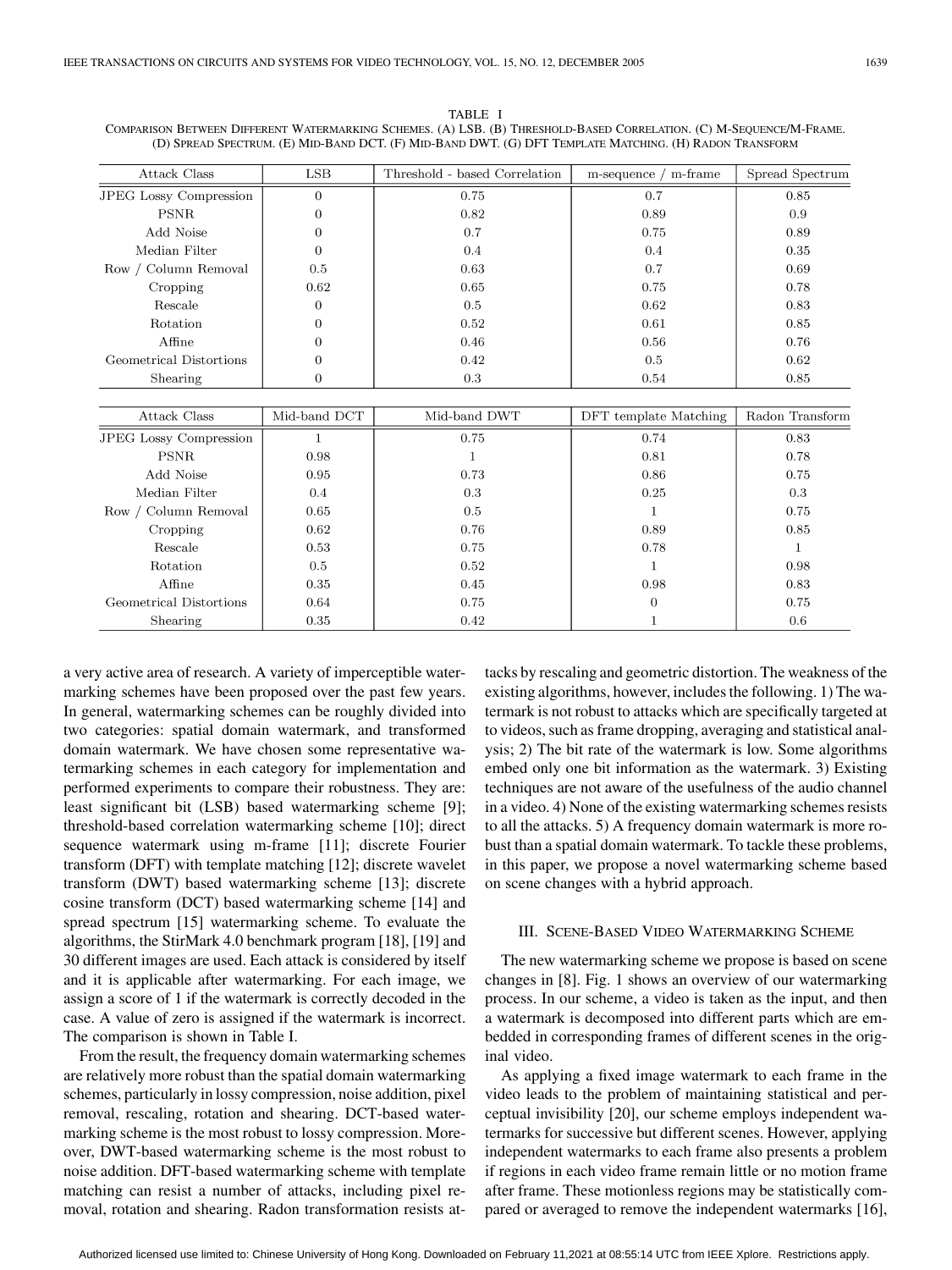

Fig. 1. Overview of the watermarking process.

[\[21](#page-11-0)]. Consequently, we use an identical watermark within each motionless scene. With these mechanisms, the proposed method is robust against the attacks of frame dropping, averaging, swapping, and statistical analysis. This newly proposed scheme consists of four parts, including: watermark preprocess, video preprocess, watermark embedding, and watermark detection. Details are described in the following sections.

## *A. Watermark Preprocess*

A watermark is scrambled into small parts in a preprocess, and they are embedded into different scenes so that the scheme can resist a number of attacks toward to the video. A 256-greylevel image is used as the watermark, so 8 bits can represent each pixel. The watermark is first scaled to a particular size as follows:

$$
2^n \le m; \, n > 0 \tag{1}
$$

$$
p + q = n; \ p, q > 0 \tag{2}
$$

where  $m$  is the number of scene changes and  $n, p, q$  are positive integers. The size of the watermark is represented as

$$
64 \cdot 2^p \times 64 \cdot 2^q \tag{3}
$$

Then the watermark is divided into  $2^n$  small images with size  $64 \times 64$ . In the next step, each small image is decomposed into 8 bit-planes, and a large image  $m_n$  can be obtained by placing the bit-planes side by side only consisting of 0s and 1s. These processed images are used as watermarks, and totally  $2<sup>n</sup>$  independent watermarks are obtained. To make the scheme more robust, the processed watermarks  $m$  are transformed to the wavelet domain and encrypted [[22\]](#page-11-0). Sample preprocessed watermarks are shown in Fig. 2, where (a) is the original watermark, (b)–(i) represent the scrambled watermarks in the spatial domain, and (j) shows the encrypted watermark of (b), i.e.,  $m'_0$ .

# *B. Video Preprocess*

Our watermark scheme is based on 4-level DWT. All frames in the video are transformed to the wavelet domain. The frames are decomposed in 4-level subband frames by separable two-dimensional (2-D) wavelet transform. It produces a low-frequency subband  $LL_4$ , and three series of high-frequency subbands  $LH_i$ ,  $HL_i$ , HH<sub>i</sub>, where  $j < 4$ . According to the energy distribution,  $LL_4$  is the most important then  $LH_i$ ,  $HL_i$ , and  $HH_i$ . For different levels, the higher the level, the more important the subbands. In our scheme, we only embed the watermark in the middle frequency subbands. Our scheme is based on 4-levels DWT, which is determined by experiments. If less than 4-levels is applied, the capacity of the scheme would be decreased; if larger than 4-levels is applied, the quality of the watermark video is affected.

Moreover, scene changes are detected from the video by applying the histogram difference method on the video stream. If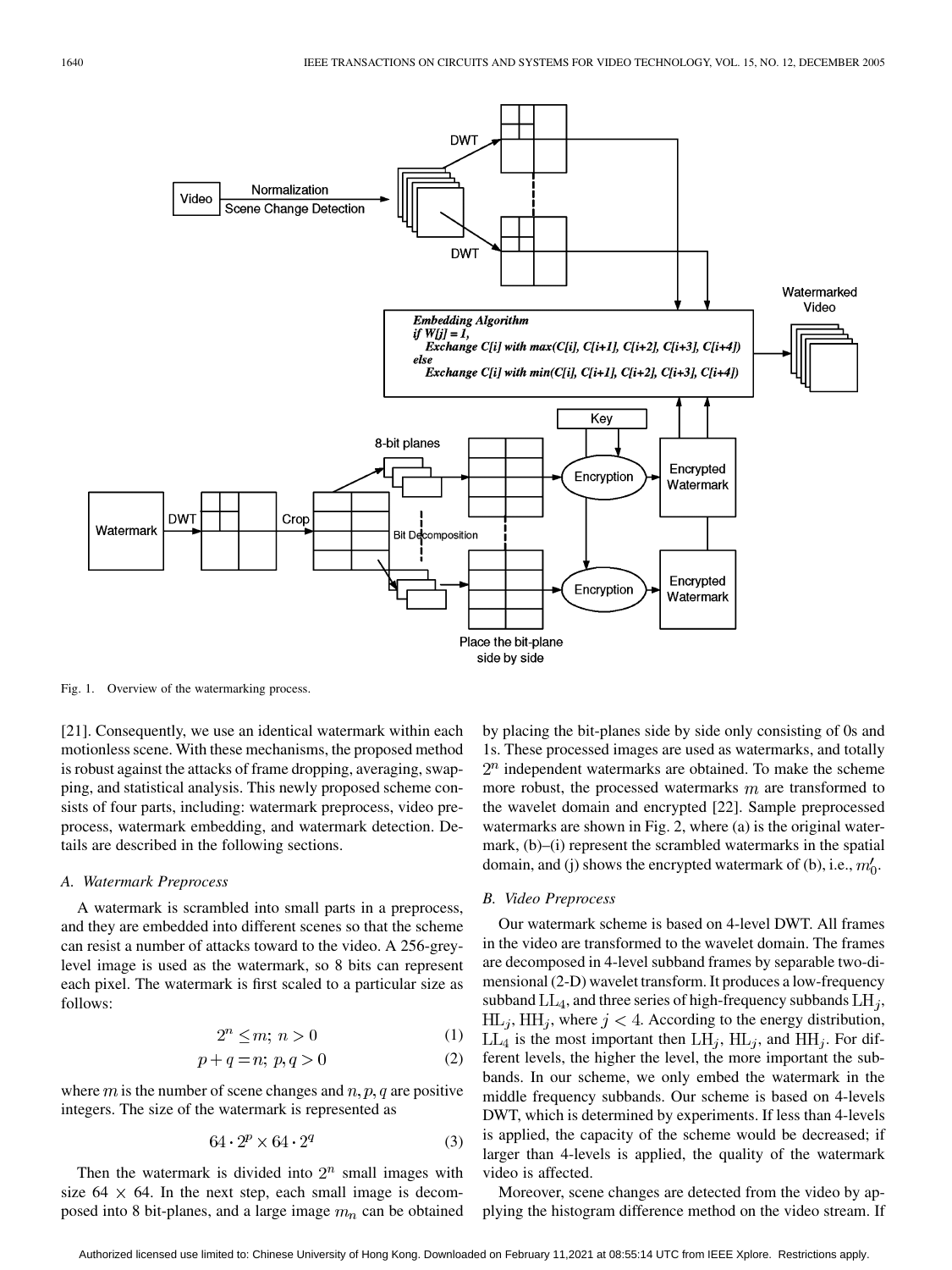

the difference of the two scenes is greater the threshold, we consider there is a scene change. The threshold is again determined by experiments.

Independent watermarks are embedded in frames of different scenes. Within a motionless scene, an identical watermark is used for each frame. Watermark  $m_1$  is used for the first scene. When there is a scene change, another watermark  $m_3$  is used for the next scene. The watermark for each scene can be chosen with a pseudo-random permutation such that only a legitimate watermark detector can reassemble the original watermark.

## *C. Watermark Embedding*

The watermark is then embedded to the video frames by changing position of some DWT coefficients with the following condition:

```
\nif 
$$
W_j = 1
$$
 then\n    Exchange max $(C_i, C_{i+1}, C_{i+2}, C_{i+3}, C_{i+4})$ \nelse\n    Exchange min $(C_i, C_{i+1}, C_{i+2}, C_{i+3}, C_{i+4})$ \nend if\n
```

where  $C_i$  is the *i*th DWT coefficient of a video frame, and  $W_i$ is the jth pixel of a corresponding watermark image  $[23]$  $[23]$ . When the watermark  $W_j = 1$ , we perform an exchange of the  $C_i$ with the maximum value among  $C_i$ ,  $C_{i+1}$ ,  $C_{i+2}$ ,  $C_{i+3}$ ,  $C_{i+4}$ . When  $W_i = 0$ , we perform an exchange of the  $C_i$  with the minimum value among  $C_i$ ,  $C_{i+1}$ ,  $C_{i+2}$ ,  $C_{i+3}$ ,  $C_{i+4}$ . With this algorithm, the retrieval of the embedded watermark does not need the original image. The higher frequency coefficients of the watermark are embedded to higher frequency parts of the video frame, and only the middle frequency wavelet coefficient of the frame (middle frequency subband) is watermarked [\[16](#page-11-0)].

#### *D. Watermark Detection*

The video is processed to detect the video watermark. In this step, scene changes are detected from the tested video. Also,

each video frame is transformed to the wavelet domain with 4-levels. Then the watermark is extracted with the following condition: where  $WC_i$  is the *i*th DWT coefficient of a watermarked video frame, and  $EW_j$  is the jth pixel of the extracted watermark [[17\]](#page-11-0). When the watermark  $WC<sub>i</sub>$  is greater than median value among  $\text{WC}_i$ ,  $\text{WC}_{i+1}$ ,  $\text{WC}_{i+2}$ ,  $\text{WC}_{i+3}$ ,  $\text{WC}_{i+4}$ , the extracted watermark is considered as one, i.e.,  $EW_i = 1$ ; otherwise, it is considered as zero, i.e.,  $EW<sub>j</sub> = 0$ . With this algorithm, the retrieval of the embedded watermark does not need the original image. This is an important property to video watermarking.

```
WC_i > median(WC_i, WC_{i+1}, WC_{i+2},WC_{i+3},WC_{i+4})then
EW_i = 1else
EW_i = 0end if
```
**if**

As an identical watermark is used for all frames within a scene, multiple copies of each part of the watermark may be obtained. The watermark is recovered by averaging the watermarks extracted from different frames. This reduces the effect if the attack is carried out at some designated frames. Thus, we can combine the 8 bit-planes and recover the  $64 \times 64$  size image, i.e.,  $1/2^n$  part of the original watermark.

If enough scenes are found and all parts of the watermark are collected, the original large watermark image can be reconstructed. This can be shown in Fig. 3, where the original frame, the watermarked frame, and the extracted watermark are depicted.

## IV. HYBRID WATERMARKING SCHEMES

In the previous section, a novel scene-based watermarking scheme is proposed, which is resistant against the attacks of the video properties, including frame averaging, frame dropping,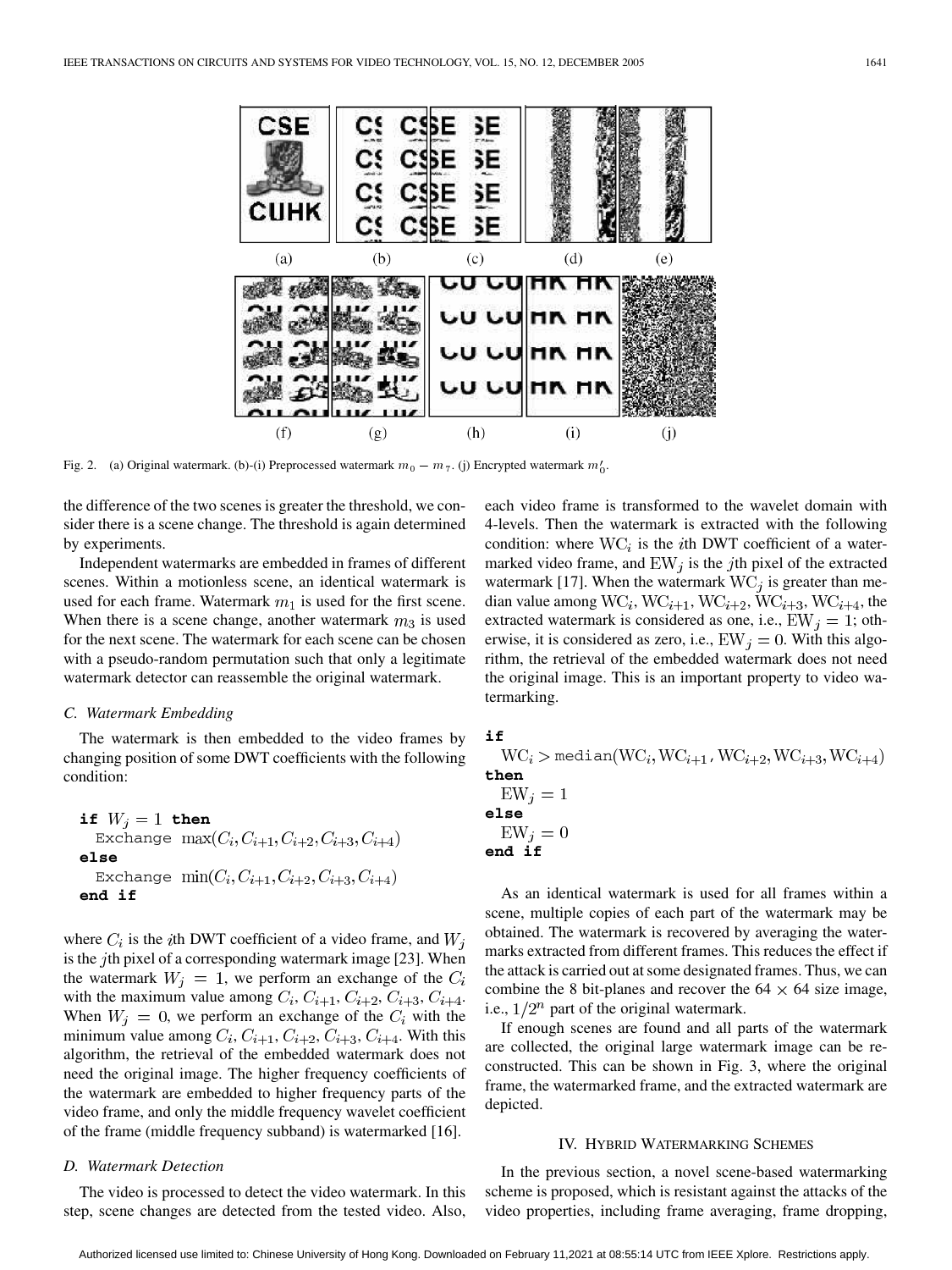

Fig. 3. (a) Original frame. (b) Watermarked frame. (c) Extracted watermark corresponding to Fig. 2(g). (d) Recovered watermark.



Fig. 4. Possible improvement for scene based watermarking scheme.

and statistical analysis. However, the scheme dose not improve the robustness against the attacks by image processing on the video frames. Therefore, we propose a hybrid approach to improve the performance and the robustness of the watermarking scheme based on the conclusion drawn from the survey and the properties of a video.

The scene-based watermarking scheme can be improved with two type of hybrid approaches; visual–audio hybrid watermarking and hybrid with different watermarking schemes. Fig. 4 shows the overall framework of the proposed scheme.

The visual–audio hybrid watermarking scheme applies both video and audio watermarks in a video. Error correcting codes are extracted from the video watermark and embedded as audio watermark in the audio stream. This approach takes the advantage of watermarking the audio channel, because it provides an independent means for embedding the error correcting codes, which carry extra information for watermark extraction. Therefore, the scheme is more robust than other schemes which only use video channel alone. The hybrid with different watermarking schemes can further be divided into to two classes: independent scheme and dependent scheme. From

the survey, we find that no watermarking scheme can resist to all watermark attacks; hybrid with different watermarking schemes can be one of the solutions. It takes advantages of various watermarking schemes by combining them in different ways.

# *A. Visual–Audio Hybrid Watermarking*

The visual audio watermarking scheme combines a video watermark and an audio watermark. We embed error correcting codes of a video watermark as an audio watermark and refine the retrieved video watermark during detection [\[8](#page-11-0)]. Fig. 5 shows an overview of our visual–audio watermarking process. In our scheme, an input video is split into audio and video streams, which undergo separate watermarking procedures. On the one hand, a video watermark is decomposed into various parts, embedded in corresponding frames of different scenes in the original video. On the other hand, error correcting codes are extracted from the watermarks and embedded as an audio watermark in the audio channel, which in turn makes it possible to correct and detect the changes from the extracted video watermarks. This additional protection mechanism enables our scheme to overcome the corruption of a video watermark, thus the robustness of the scheme is preserved under certain attacks.

*1) Audio Watermark:* The watermark embedded in the audio channel provides the error correction and detection capability for the video watermark. In the detection phase, it would be extracted and used for refining the video watermark. Disparate error correction coding techniques can be applied, such as Reed–Solomon coding techniques [[21\]](#page-11-0) and Turbo coding [[24\]](#page-11-0).

Error correcting codes play an important role in watermarking, especially when the watermark is damaged significantly. Error correcting codes overcome the corruption of a watermark, and make the watermark survive through serious attacks. Moreover, our scheme benefits from audio watermarking as it provides an independent channel for embedding the error correcting codes, which carry extra information for video watermark extraction.

The key to error correction is redundancy. The simplest error correcting code is repeating everything several times. However, in order to keep the audio watermark inaudible, we cannot embed too much information into an audio channel. In our scheme, we apply averaging to obtain the error correction code. Within a small region of an image, the pixels are similar. Hence, an average value of a small region can be fully utilized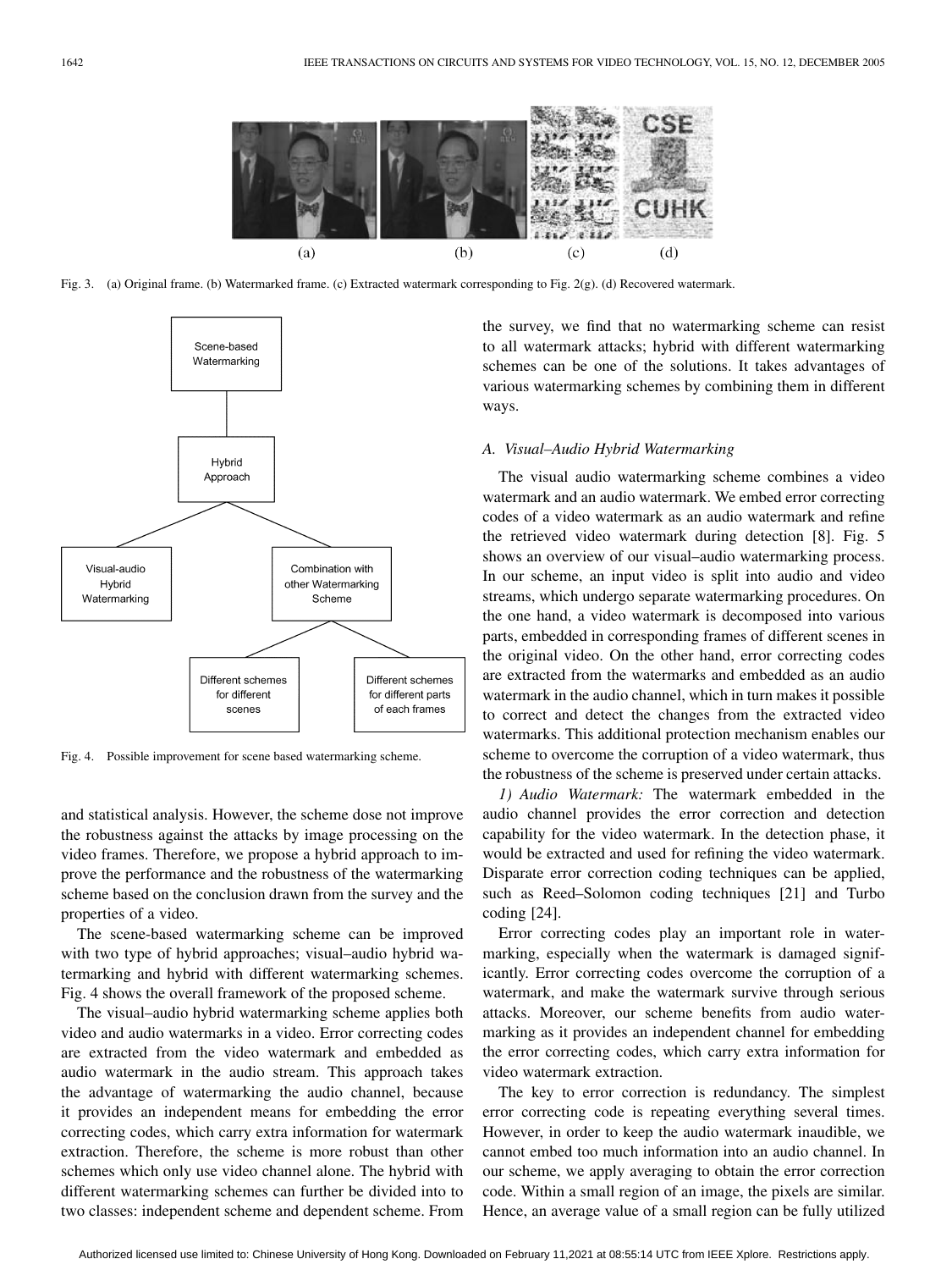

Fig. 5. Overview of visual–audio hybrid watermarking scheme.



Fig. 6. (a) Original video watermark. (b) Visualization of averaging. (c) Audio watermark (average of a).

to estimate the pixels within the particular region. The average value of the pixels in each region is calculated as (4)

$$
Avg_k = \frac{\sum_{i=0}^{x} \sum_{j=0}^{y} W(r \times x + i, s \times y + j)}{x \times y}
$$
 (4)

where  $Avg_k$  is the average of the kth block, W is a pixel in the image( $r, s$ ) is coordinate of region  $k, (i, j)$  is the coordinate of the pixel in region k, and  $x \times y$  is the size of the block. A sample is shown in Fig. 6.

The audio watermarking is based on modulated complex lapped transform (MCLT) [\[25](#page-11-0)]. The MCLT is a  $2\times$  oversampled DFT filter bank, used in conjunction with analysis and synthesis windows that provide perfect reconstruction. The MCLT is well suited for noise suppression and echo cancellation. For the typical 44.1 kHz sampling, we use a length-2048 MCLT. Only the MCLT coefficients within the 2–7 kHz subband are modified and considered in the detection process, to minimize carrier noise effects as well as sensitivity to downsampling and compression.

*2) Synchronization Between the Video and Audio:* Including synchronization in audio or video can provide security enhancement. Some attacks, such as cropping, cause change in the amount of data and misplacement of the data. In these cases, synchronization codes can help. To increase the robustness of our watermarking scheme against attacks such as cropping and rotation, a synchronization signal is embedded into both the video [\[28](#page-11-0)] and audio [[29\]](#page-11-0) channels with the watermark, thus, the chance of the watermark being recovered is increased.

*a) Video Synchronization:* The video watermark is synchronized based on profiled statistics [\[28](#page-11-0)]. The characteristic of the frames is extracted and sent as side information for synchronization. The video frames are transformed from 2-D model to a 3-D model. By summing the meshing function along the xand y- directions of the 3-D mesh, we obtain the profiles of the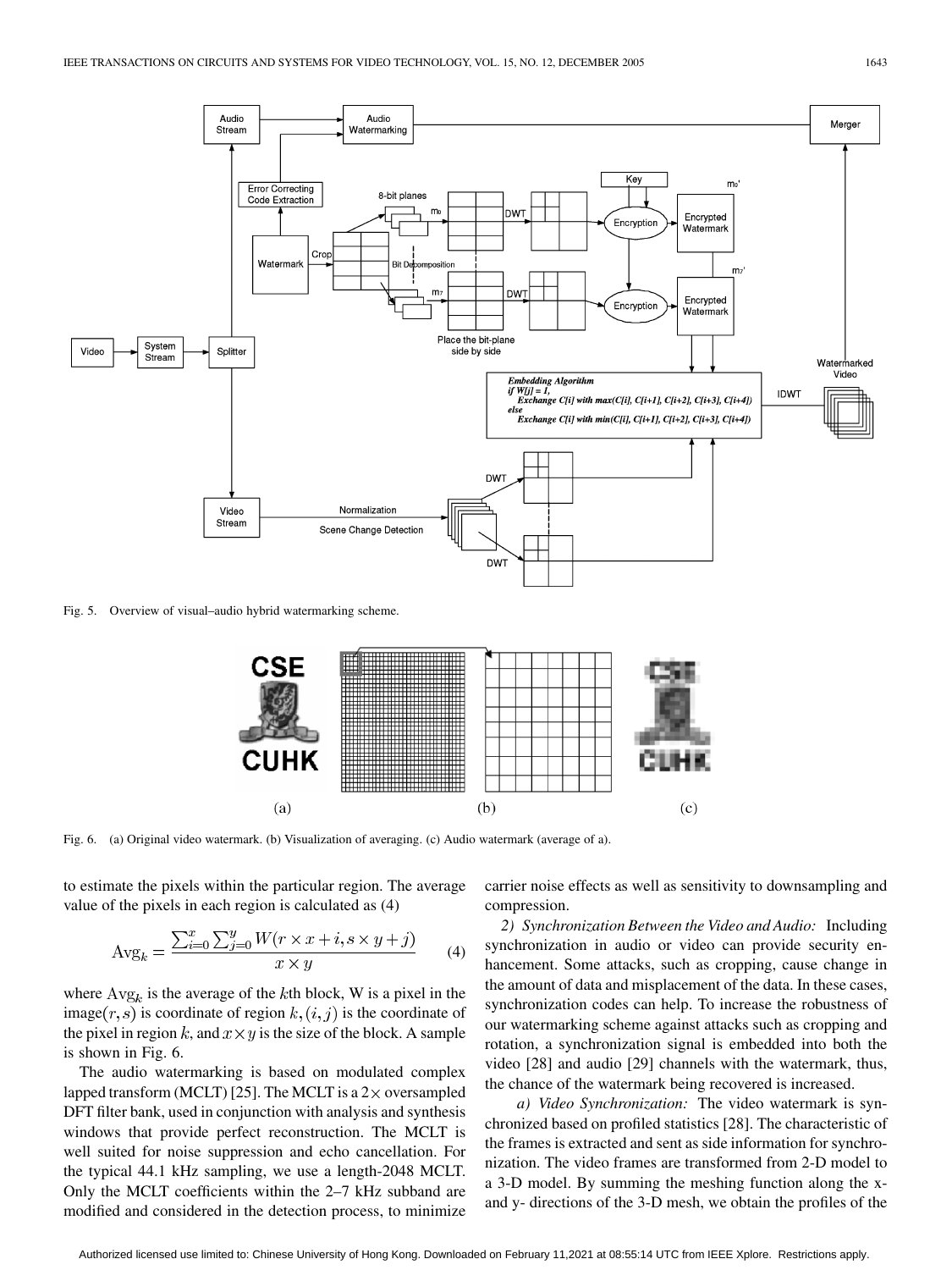Fig. 7. Overview of detection of the watermark.

frames. The profiles of the image intensity  $I(x, y)$  can be divided in two directions  $x$  and  $y$  as

$$
HI(x) = \sum_{y=1}^{n} I(x, y) \qquad VI(y) = \sum_{x=1}^{m} I(x, y). \tag{5}
$$

Then the characteristic vector of the orginal video frame  $C$ can be prsented as

$$
C = \left[\mu_x \mu_y \sigma_x^2 \sigma_y^2\right] \tag{6}
$$

where  $\mu_x$  and  $\mu_y$  are the means,  $\sigma_x^2$  and  $\sigma_y^2$  are the variances, along the  $x$ - and  $y$ - directions.

The parameter  $C_i$  represents the characteristics of frame i. The original video characteristics  $CV$  and the attacked video characteristics  $CV^a$  can be formed by the set of  $C_i$  and  $C_i^a$ , respectively. In the scene-based watermarking scheme, only sampled frames are selected to extract the characteristics as the synchronization code for each scene. As the same part of the watermark is embedded into a scene, the synchronization codes capable of identifying the correct positions of each scene are sufficient for extracting the watermark, since in our approach we only need to synchronize every scene, but not every frame. This improves the performance of the scheme and preserves the robustness of the synchronization code. By comparing the characteristics contained in  $CV$  and  $CV<sup>a</sup>$ , the received frames can be resynchronized. The frame index resynchronization is determined by the nearest neighborhood rule in which the attacked frame should be fit to the most similar frame in the original video. The resynchronized index  $K^a$  for the video is

$$
K^{a} = \left\{ k_{j} | k_{j} = \max_{(i \in 0, 1, \dots N-1)} Z\left(C_{i} C_{j}^{a}\right), \forall j \right\} \quad (7)
$$

where  $k_j$  is the resynchronized index for the jth frame and  $K^a$ is the set of the index sequence of  $k_i$ , N is the number of nearest neighborhood used, and  $Z(.)$  is normalized correlation.

*b) Audio synchronization:* In addition to the error correcting code, synchronization code is embedded into the audio channel. Bark code with 12 bits is adopted as the synchronization code [[29\]](#page-11-0) embedded in time domain at the beginning of each block of the audio signal for performing MCLT. The auto-correction function of Bark code is defined as

$$
C(t) = \sum_{j=1}^{L-1} a_j a_{j+1}
$$
 (8)

where L represents the code's length,  $a_i$  the jth element of the code, and  $a_j \in \{+1, -1\}$ . The Bark code "111 110 011 010" is chosen as the synchronization code to guaratee  $|c(t)| \le 1$  [[29\]](#page-11-0).

Then the synchronization code is embedded into the audio signal as follows:

$$
A_i(j) = \begin{cases} A_i(j) - A_i(j) \text{ mod } S + \frac{3S}{4}, & \text{if } B(j) = 1\\ A_i(j) - A_i(j) \text{ mod } S + \frac{S}{4}, & \text{if } B(j) = 0 \end{cases}
$$
(9)

where  $A_i(j)$  denotes the j<sup>th</sup> element in the block i of the audio signal,  $B(j)$  denotes the synchronization code, S is the maximum value on the premise of inaudibility.  $A_i(j) - A_i(j)$  mod S corresponds to the fact that the lowest bits of  $\log_2 S$  are set to 0. After taking both robustness and constraint of inaudibility into our consideration,  $S = 8192$  is chosen to achieve the best performance in resisting the attacks by adding noises.

The detection of the synchronization code is based on the frame synchronization techniques in digital communication. We adopt the anti-decline frame synchronization scheme in our scheme. The input signal would be examined and searched for the synchronization code. The advantages of embedding the synchronization code in the time domain is the low cost for searching computation. To search synchronization code and establishing resynchronization, we first examine the entire audio signal and select those codes whose correlation functions in (8) are greater then a predefined threshold. Then, the code is selected and regarded as synchronization code if the distance of two adjacent codes meets the distance of division.

When extracting the watermark, the synchronization code is detected and the resynchronization is then established. According to the position of the synchronization code, the watermarked audio signal is split into a number of blocks with  $M$  samples for MCLT.

*3) Watermark Detection:* The watermark is detected through the process whose overview is shown in Fig. 7. A test

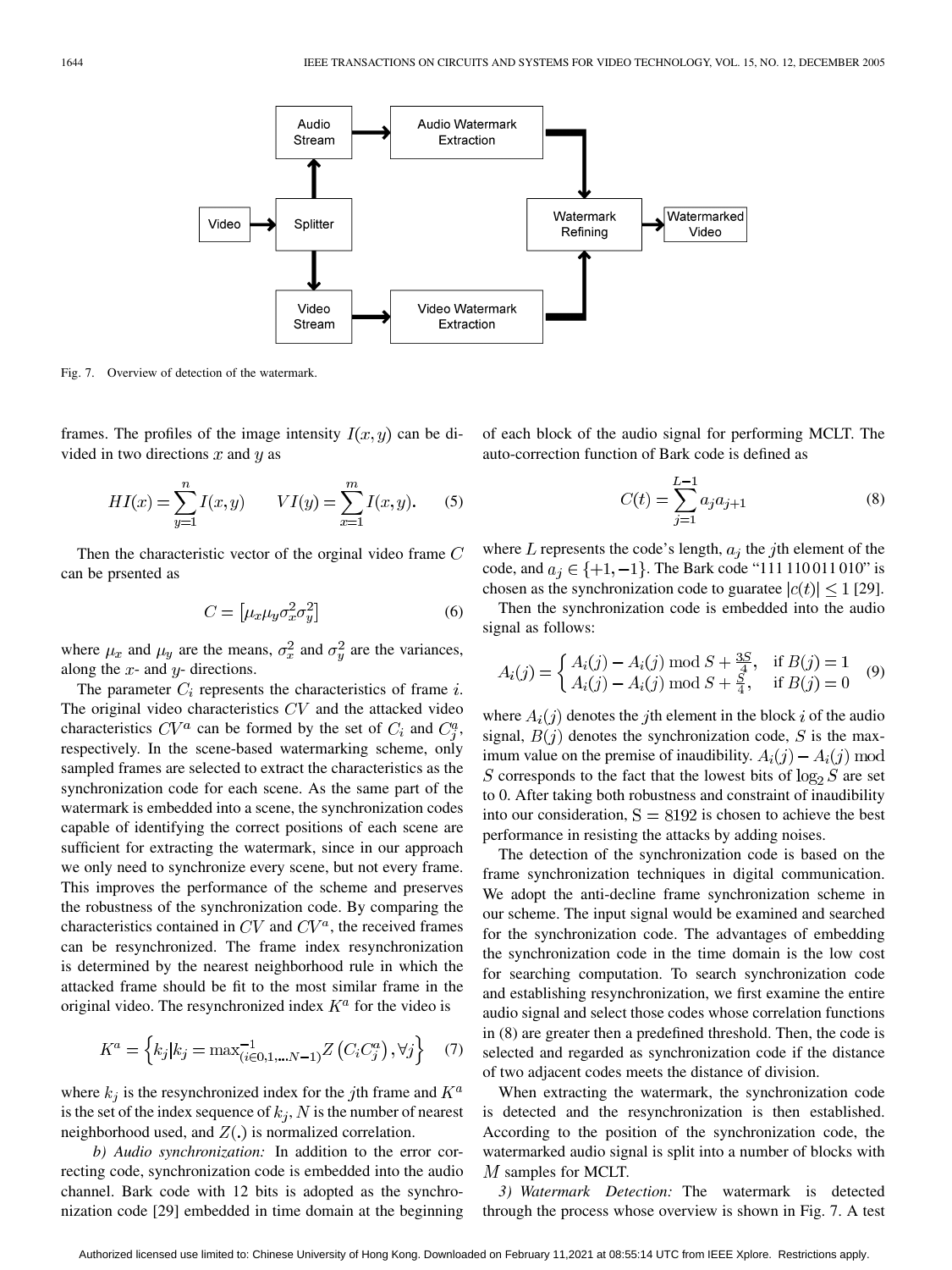

Fig. 8. Scenario of statistical averaging attack.

video is split into video stream and audio stream, and watermarks are extracted separately by audio watermark extraction and video watermark extraction. Then the extracted watermarks undergo a refining process.

The video stream is processed to get the video watermark. At the same time, error correcting codes are extracted from the audio stream and the video watermark extracted is refined by this information with the (10):

$$
RW_{ij} = \frac{EW_{ij} \times f + Avg_k \times g}{f + g}
$$
 (10)

where  $RW_{ij}$  is the refined watermark,  $EW_{ij}$  is the extracted video watermark from (7),  $Avg_k$  is the extracted audio watermark, k is the kth block of the average image,  $(i, j)$  is coordinate of the video watermark, and  $f : g$  is a ratio of importance of the extracted video watermark to the audio watermark. In all the subsequent experiments, we assume  $f = 0.5$  and  $g = 0.5$ ,  $f + g = 1.$ 

The important ratio can be adjusted by comparing the refined watermark with the original watermark. With different values of the important ratio, we can obtain different refined watermark. Then, we can calculate the normalized correlation (NC) values of the refined watermarks. The one with the highest NC values will be chosen to be the extracted watermark.

## *B. Hybrid Approach With Different Watermarking Schemes*

No watermarking scheme is found in the current literature to be capable of resisting all watermark attacks. The hybrid approach can be a possible solution. As stated earlier, it can be classified into independent schemes and dependent schemes. Independent watermarking schemes include either different schemes for different scenes or different schemes for different parts of the frame. Dependent watermarking schemes embed a watermark in each frame with several different schemes.

We propose two approaches for the hybrid watermarking schemes. They combine alien schemes in disparate ways. Four watermarking schemes are chosen, each of which strives a different set of attacks. These four schemes are: DWT, DCT, DFT, and Radon Transform based watermarking (RADON). As they embed the watermark in various domains, their robustness properties are preserved. By combining the advantages of these watermarking schemes systematically, various kinds of attacks can be resisted altogether. In the paper, we propose two approaches to combine the employed watermarking schemes: Different schemes for different scenes, and different schemes for different parts of each frame.

*a) Different schemes for different scenes:* In this approach, a watermark is still decomposed into different parts which are embedded in the corresponding frames of different scenes in the original video. Each part of the watermark, however, is embedded with a different watermarking scheme. Within a scene, all the video frames are watermarked with the same part of a watermark by the same watermarking scheme.

When there is an attack on the watermarked video, different watermarking schemes are resistant against it. Consequently, some parts of the watermark still survive after the attack. This approach thus enhances the chance of survival under several attacks, and raises its robustness. The merit is that only one part of the watermark is damaged if the watermarked video is attacked, provided that at least one of the watermarking schemes is resistant against the attack. The disadvantage of this approach is that the accuracy of the extracted watermark is lower, compared with the other schemes specified to a particular attack.

*b) Different schemes for different parts of each frame:* This approach is similar to the previous approach. However, four different watermarking schemes are applied to each frame instead of different schemes for different scenes. Each video frame is divided into four parts, and the watermark for that frame is also divided into four parts. Then, each part of the watermark is embedded into the frame in different domains.

When a watermarked video is attacked, part of the watermark in each frame may still survive. Therefore, information for every part of the watermark can be retrieved, and the watermark can be approximately estimated. Although the accuracy of the extracted watermark is reduced, it is more resistant against attacks.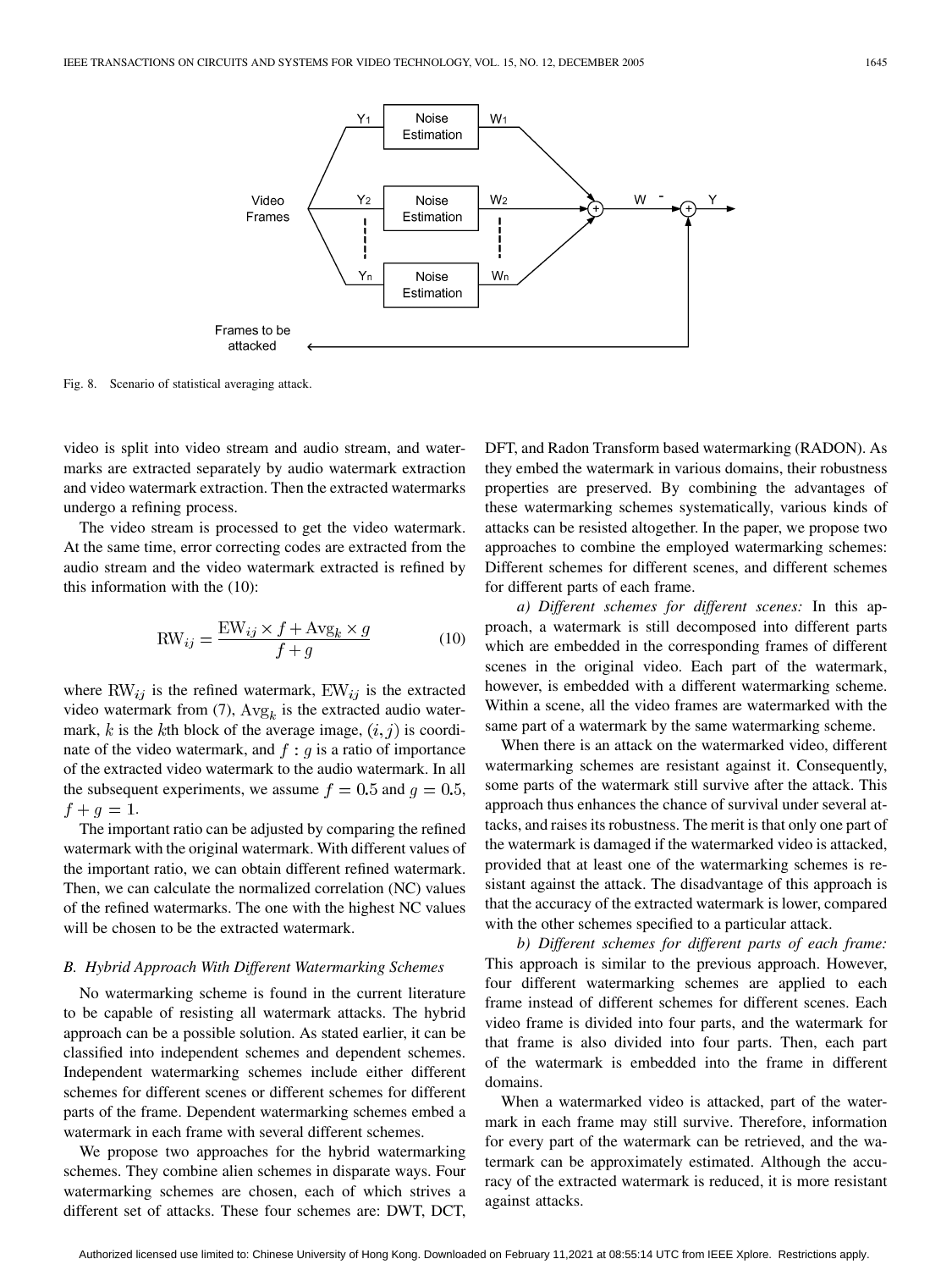

Fig. 9. Experiment results under different attacks.

## V. EXPERIMENTAL RESULTS

To implement the proposed watermarking scheme, the software VirtualDub<sup>1</sup> is employed. The performance of the new

1VirtualDub is distributed under the GNU General Public License, written by Avery Lee. [Online] Available: http://www.virtualdub.org/

video watermarking scheme is evaluated through several experiments: the experiment with various dropping ratio, the experiment with various number of frame colluded, the experiment with various quality factor of MPEG, and the test of Robustness with StirMark 4.0. The audio channel is also attacked by adding some noises into it. Another DWT-based watermarking scheme

Authorized licensed use limited to: Chinese University of Hong Kong. Downloaded on February 11,2021 at 08:55:14 UTC from IEEE Xplore. Restrictions apply.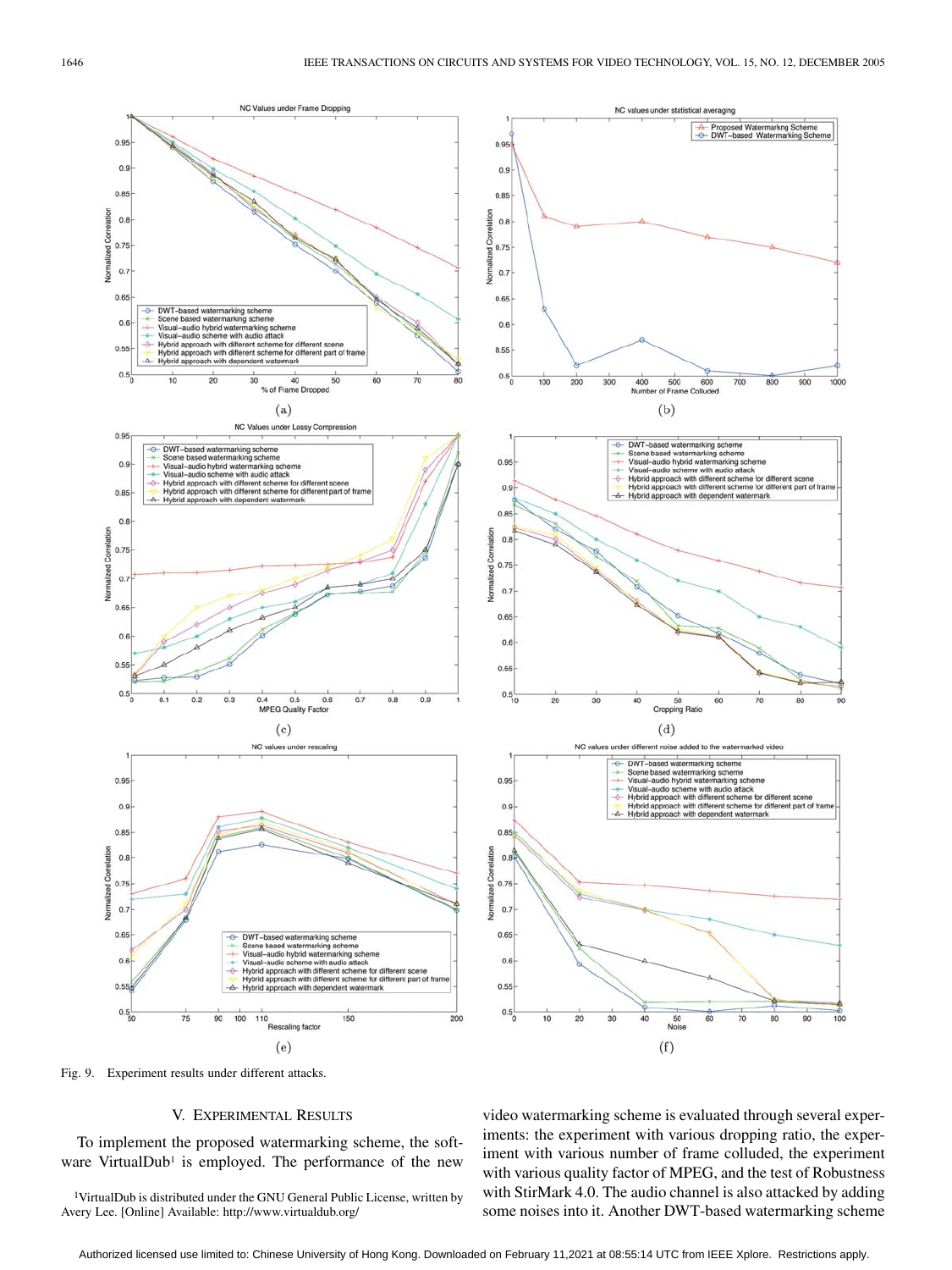| TABLE II                                                                                                              |
|-----------------------------------------------------------------------------------------------------------------------|
| COMPARISON BETWEEN DIFFERENT WATERMARKING SCHEMES INCLUDING: (A) DWT-BASED; (B) SCENE-BASED; (C) VISUAL-AUDIO HYBRID; |
| (D) VISUAL-AUDIO HYBRID WITH AUDIO ATTACK; (E) HYBRID APPROACH WITH DIFFERENT SCHEME FOR DIFFERENT SCENE;             |
| (F) HYBRID APPROACH WITH DIFFERENT SCHEME FOR DIFFERENT PART OF FRAME                                                 |

| Attack Class         | DWT-based           | Scene-based                    | Visual-audio hybrid                |  |
|----------------------|---------------------|--------------------------------|------------------------------------|--|
|                      | watermarking scheme | watermarking scheme            | watermarking scheme                |  |
|                      |                     |                                | with audio attack                  |  |
| Lossy Compression    | 0.61                | 0.62                           | 0.82                               |  |
| <b>PSNR</b>          | 0.80                | 0.76                           | 0.86                               |  |
| Add Noise            | 0.63                | 0.60                           | 0.76                               |  |
| Median Filter        | 0.54                | 0.54                           | 0.74                               |  |
| Row / Column Removal | 0.69                | 0.71                           | 0.85                               |  |
| Cropping             | 0.68                | 0.66                           | 0.78                               |  |
| Rescale              | 0.63                | 0.62                           | 0.75                               |  |
| Rotation             | 0.60                | 0.61                           | 0.73                               |  |
| Affine               | 0.55                | 0.55                           | 0.78                               |  |
|                      |                     |                                |                                    |  |
| Attack Class         | Visual-audio hybrid | Hybrid approach with different | Hybrid approach with different     |  |
|                      | watermarking scheme | scheme for different scene     | scheme for different part of frame |  |
| Lossy Compression    | 0.69                | 0.71                           | 0.72                               |  |
| <b>PSNR</b>          | 0.80                | 0.82                           | 0.81                               |  |
| Add Noise            | 0.67                | 0.70                           | 0.69                               |  |
| Median Filter        | 0.60                | 0.55                           | 0.52                               |  |
| Row / Column Removal | 0.75                | 0.77                           | 0.78                               |  |
| Cropping             | 0.70                | 0.72                           | 0.69                               |  |
| Rescale              | 0.69                | 0.71                           | 0.68                               |  |
| Rotation             | 0.67                | 0.69                           | 0.66                               |  |
| Affine               | 0.70                | 0.73                           | 0.69                               |  |

[[31\]](#page-11-0), which embeds an identical watermark in all frames, is implemented to compare with the proposed scheme. We use the cross-correlation normalized (NC) to measure the similarity of the extracted and the referenced watermarks to evaluate our scheme in the experiments.

## *A. Experiment With Frame Dropping*

As a video contains a large amount of redundancies between frames, it may suffer attacks by frame dropping. This experiment is aimed at examining the robustness of the scheme under the frame dropping attack and the obtained results are shown in Fig. 9(a).

From the experiment, we find that the scheme achieves better performance than the DWT-based scheme without scene-based watermarks. It is because in each scene, all frames are embedded with the same watermark. It prevents the attackers from removing the watermark by frame dropping. If they try to remove one part of the watermark, they need to remove the whole trunk of frames (i.e., the whole scene), leading to a significant damage to the video. In addition, when the frames are dropped, the error is only introduced to a corresponding small part of the watermark. For the DWT-based scheme (i.e., nonscene-based), however, the error is introduced to the whole watermark, making the performance worse.

The performance of the scheme is significantly improved by combining with an audio watermark, the visual–audio watermarking scheme, as error correcting codes from the audio watermark provide information to correct the error and recover

the corruption of the video watermark. Moreover, the error correcting codes are embedded in the audio channel. As frame dropping would not affect the audio channel much, our scheme benefits by allowing uninterrupted error correcting codes to refine the watermark.

When the error correcting codes in the audio channel are altered by the attack, the capability to recover the error in the video watermark is dropped. However, the result is still better than the scheme without an audio watermark, as the attacked audio watermark still contains some information to recover the watermark in the video channel.

## *B. Experiment With Frame Averaging and Statistical Analysis*

Frame averaging and statistical analysis is another common attack to the video watermark. When attackers collect a number of watermarked frames, they can estimate the watermark by statistical averaging and remove it from the watermarked video [[32\]](#page-11-0), [[33\]](#page-11-0). The scenario is shown in Fig. 8.

Firstly, noise estimation would be done on similar frames of the video. As watermark can be consider as noise in a frame. If the frames are similar, they can be compared and estimated the noise. After the noise is estimated, the watermark can be considered as the watermark. It will be compare with the frames to be attacked and remove the watermark in the video frames.

Experiments have been conducted to evaluate the proposed scheme under this attack, and the results are shown in Fig.(9b). It is found that the proposed scheme can resist to statistical averaging quite well. This is because our scheme crops a watermark into pieces and embeds them into different frames, making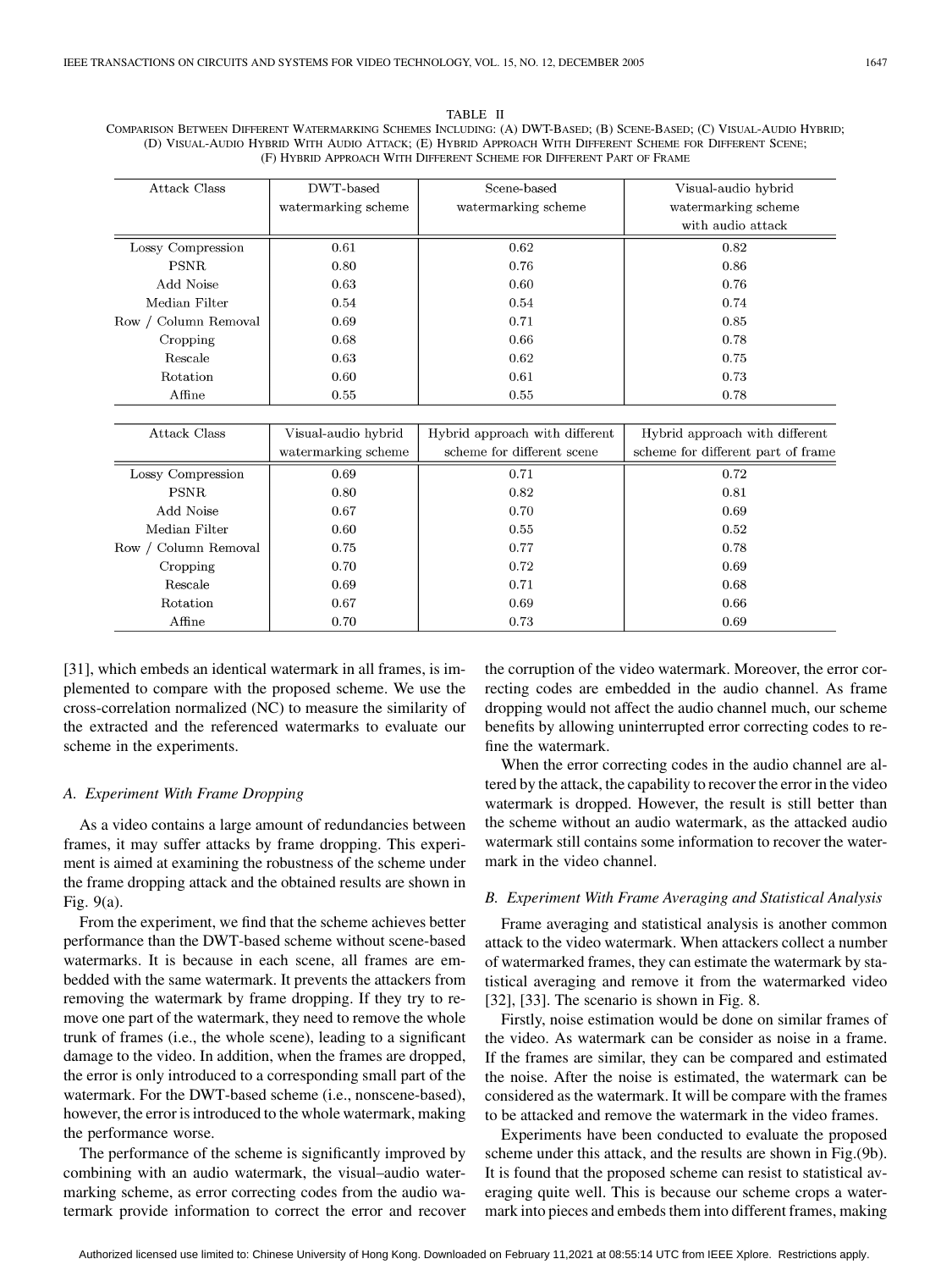<span id="page-10-0"></span>the watermarks resistant to attacks by frame averaging for the watermark extraction. The identical watermark used within a scene can prevent attackers from taking the advantage of motionless regions in successive frames and removing the watermark by comparing and averaging the frames statistically [\[34](#page-11-0)]. On the other hand, independent watermarks used for successive, yet different scenes can prevent the attackers from colluding with frames from completely different scenes to extract the watermark.

## *C. Experiment With Lossy Compression*

From the result Fig. 9(c), we note that the proposed scheme improves the robustness for watermark protection. The performance of the scheme is significantly improved by combining with audio watermark again, especially when the quality factor of MPEG is low. This is because when the quality factor of MPEG is low, the error of the extracted watermark is increased and the watermark is damaged significantly. As the error correcting codes are provided from the audio watermark, they are not affected by the lossy compression attack applied to the video channel. Consequently, the error correcting codes can overcome the corruption of the video watermark, achieving higher NC values.

The performance of the scheme is also improved by the hybrid approach with different watermarking schemes. From the survey, we find that the DCT-based watermarking scheme is the most resistant one against lossy compression. When compression is applied to the watermarked video, the watermark embedded in the video with DCT-based watermarking scheme survives. Therefore, at least one forth of the watermark can be retrieved from the video. This increases the robustness of the scheme.

#### *D. Test of Robustness With Stirmark 4.0*

We employ a benchmark StirMark 4.0 [\[18](#page-11-0)], [[19\]](#page-11-0) to test the robustness of the proposed schemes and the result are shown in Fig.9(d)–(f) and Table II.

Fig. 9(d) shows the result of the NC values of the watermark under different cropping ratios. The visual–audio watermarking scheme gives better performance. This shows that the audio watermark significantly improves the robustness of the watermarking scheme. However, the result shows that the performance of scheme is not improved by the hybrid approach with different watermarking schemes.

When the watermarked video is rescaled, the proposed scheme also portrays improvement. Fig. 9(e) depicts the NC values when the watermarked video is rescaled with various factors. The performance of the scheme is significantly improved again by visual–audio watermarking scheme, especially when the rescaling factor is large. Furthermore, the improvement becomes more evident with the increase of the rescaling factor.

With the hybrid approaches, the robustness of the scheme is increased. In wavelet domain, the coefficients vary when the size of frame or image is different. The coefficients in the Randon transformed domain, however, do not vary too much when rescaling. As shown in Fig. 9(e), the hybrid approaches

with different schemes perform better than the scene-based watermarking scheme.

When additional noises are applied to the watermarked video, the proposed scheme also shows improvement. Fig. 9(f) depicts the NC values when different noises are added to the watermarked video. The performance of the scheme is significantly improved by combining with an audio watermark, especially when more noises are added.

There are several tests from the StirMark 4.0. The result is summarized in Table II. The proposed video watermarking scheme also shows improvement when the videos are under other attacks, including: row/filter removal, rotation, PSNR and affine.

From the above results, the effectiveness of the scene-based hybrid schemes are demonstrated. The scene-based watermarking scheme achieves higher NC values when attacks based on video properties are launched. This indicates that the watermarking scheme works well by applying scene change detection with scrambled watermarks. The performance of the scheme is further improved by combining with an audio watermark, especially when the video watermark is corrupted, such as the attack by lossy compression. When audio channel is also attacked, the error correction information is altered. The overall performance, however, still shows improvement. The robustness of the scheme is also raised by engaging other hybrid approaches.

#### VI. CONCLUSION AND FUTURE WORK

This paper proposes an innovative scene-based hybrid video watermarking scheme. The process of this comprehensive video watermarking scheme, including watermark preprocessing, video preprocessing, watermark embedding, and watermark detection, is described in detail. Various improvement approaches are also presented. Experiments are conducted to demonstrate that our scheme is robust against attacks by frame dropping, frame averaging, and statistical analysis, and the robustness against the image processing attacks is tested with StirMark benchmark. Our scheme is verified to be resistant against attacks based on video characteristics and image processing techniques. It is particularly enhanced by combining with audio watermarks for error correction capabilities and the hybrid scheme for attack resisting. The effectiveness of this scheme is determined through a number of experiments. We conducted series of experiment to prove its effectiveness.

This proposed watermarking scheme can further be associated with different applications to achieve a sophisticated system and the the fidelity can be improved by applying genetic algorithm. This research can also be extended by applying the scheme to specific environments or applications and examine its effectiveness.

#### **REFERENCES**

- [1] A. Piva, F. Bartolini, and M. Barni, "Managing copyright in open networks," *IEEE Trans. Internet Computing*, vol. 6, no. 3, pp. 18–26, May–Jun. 2002.
- [2] C. Lu, H. Yuan, and M. Liao, "Multipurpose watermarking for image authentication and protection," *IEEE Trans. Image Process.*, vol. 10, no. 10, pp. 1579–1592, Oct. 2001.